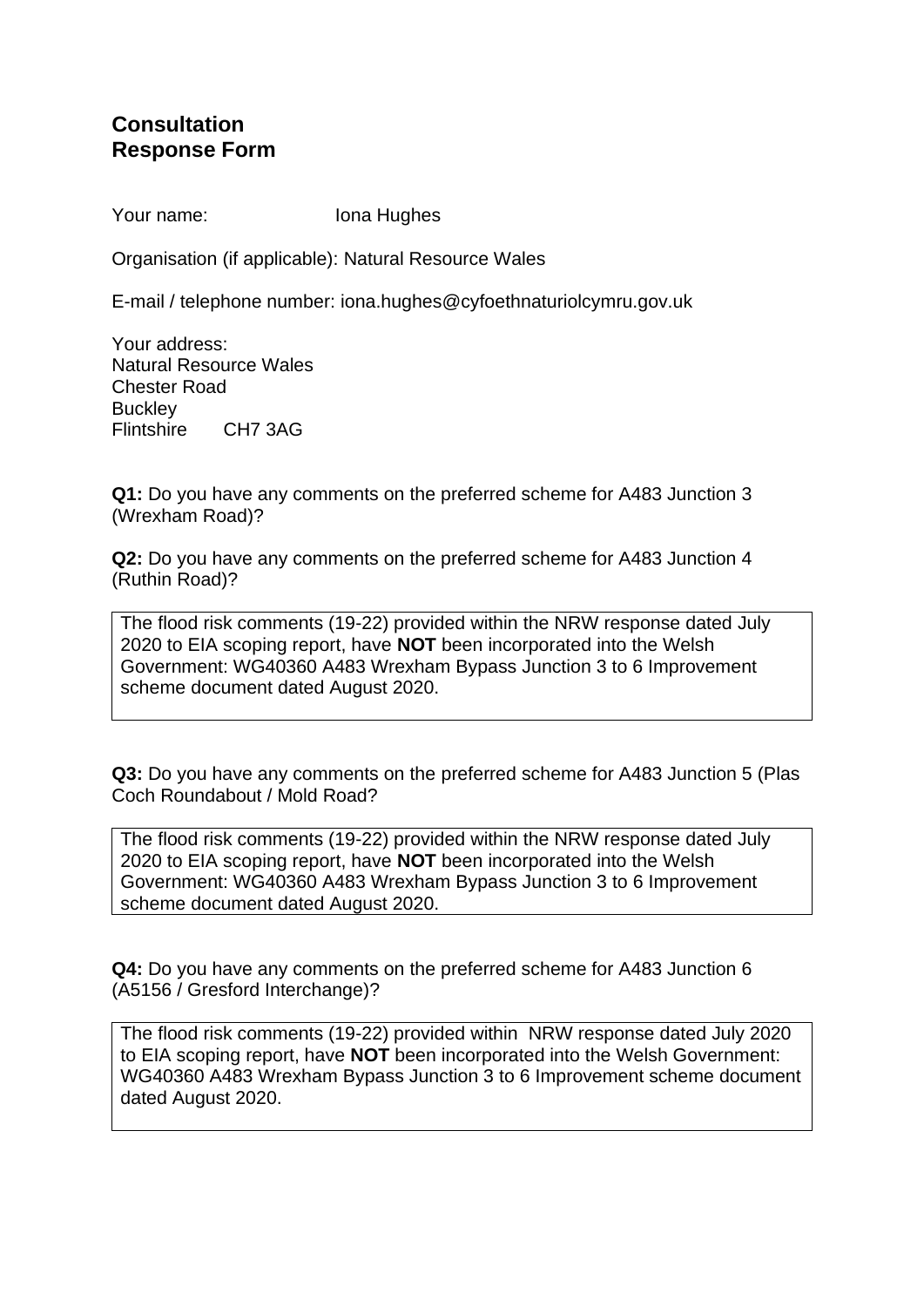**Q5:** Do you have any comments relating to the overall pedestrian and cyclist facilities incorporated as part of the scheme plans?

**Q6:** What are your views on the existing active travel facilities in the area?

**Q7:** Would the proposals impact upon/change your regular route of travel?

**Q8:** Do you have any further comments that you would like to make about the proposed scheme?

**Q9:** What is your postcode?

CH7 3AG

**Q10:** Are you an affected landowner?

| w<br>٧<br>۰, |  |
|--------------|--|
|--------------|--|

| Yes | No | X |
|-----|----|---|
|     |    |   |

**Q11:** Are you responding on behalf of an organisation?

| Yes $x$ |  | No |
|---------|--|----|
|---------|--|----|

If yes, which organisation:

Natural Resource Wales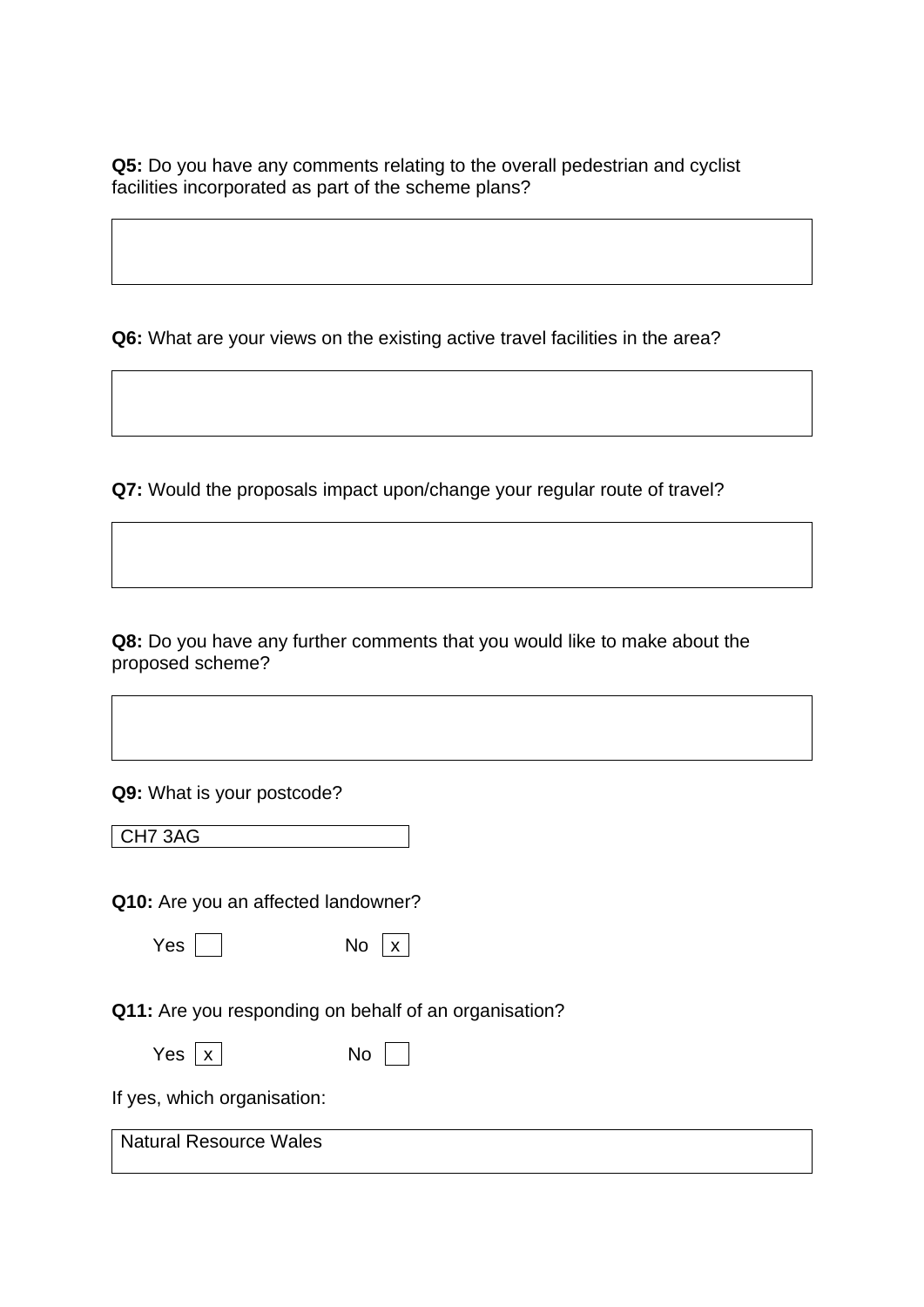**Question A**: We are under a duty to consider the effects of our policy decisions on the Welsh language, under the requirements of the Welsh Language (Wales) Measure 2011.

We would like to know your views on the effects that the A483 junctions 3 to 6 improvements would have on the Welsh language, specifically on opportunities for people to use Welsh and on treating the Welsh language no less favorably than English.

What effects do you think there would be? How could positive effects be increased, or negative effects be mitigated?

**Question B**: Please also explain how you believe the A483 junctions 3 to 6 improvements study could be formulated or changed so as to have positive effects or increased positive effects on opportunities for people to use the Welsh language and on treating the Welsh language no less favorably than the English language, and no adverse effects on opportunities for people to use the Welsh language and on treating the Welsh language no less favorably than the English language.

**Question C**: We have asked a number of specific questions. If you have any related issues which we have not specifically addressed, please use this space to report them:

Please enter here:

The North East Area Statement provides Local evidence base to support the priorities, risks and opportunities identified within the Natural Resource Policy. Consideration of the opportunities identified within the Area Statements should be incorporated within the proposals [https://naturalresources.wales/about-us/area](https://naturalresources.wales/about-us/area-statements/north-east-wales-area-statement/?lang=en)[statements/north-east-wales-area-statement/?lang=en](https://naturalresources.wales/about-us/area-statements/north-east-wales-area-statement/?lang=en)

For example the following should be considered:-

Lower traffic speed limits or extending the existing speed restrictions to reduce emissions, actions taken to reduce pollution levels in our air, enhance air quality, and reduce noise pollution through appropriate and proportionate tree planting